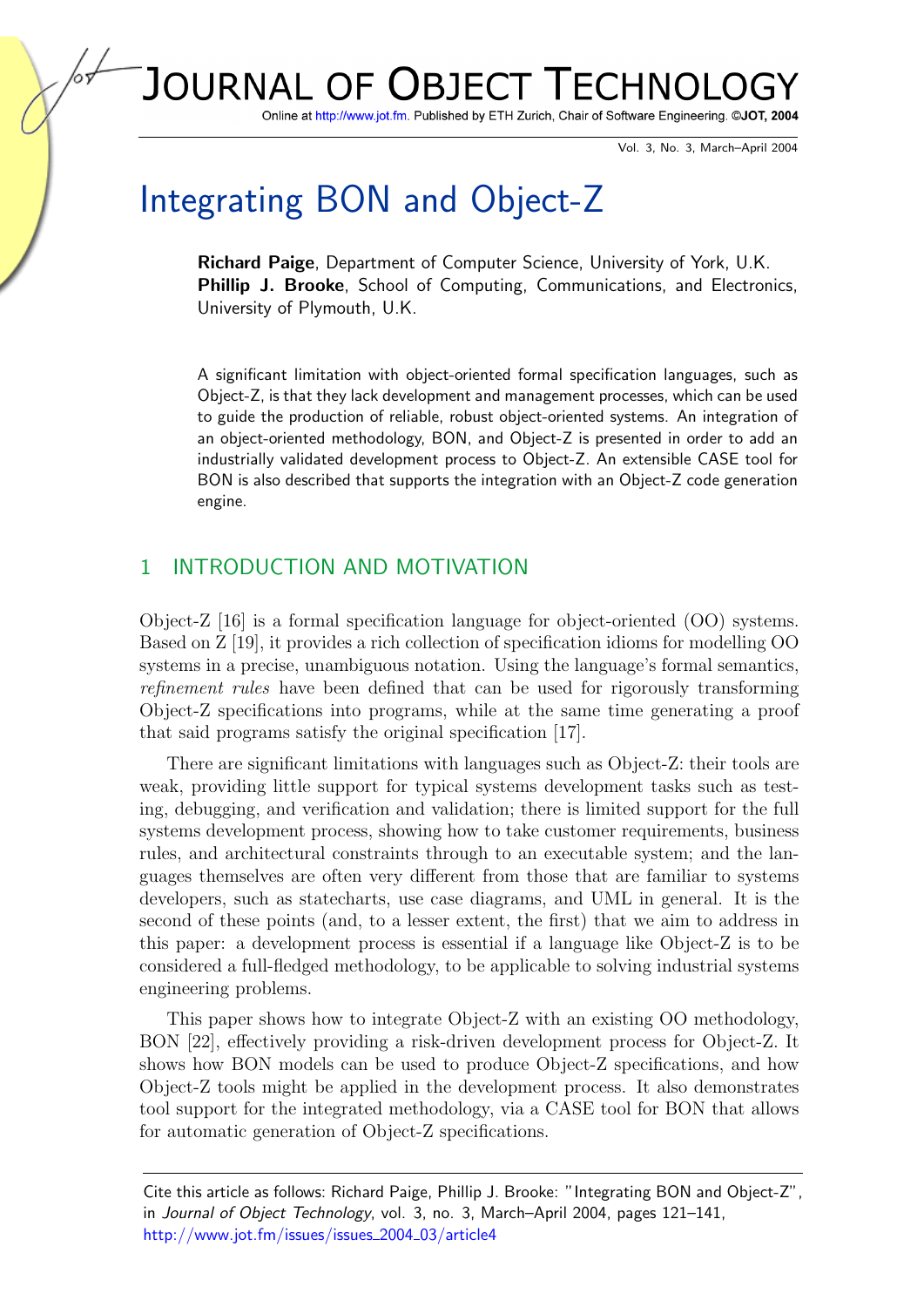BON and Object-Z each have the following properties:

- Object-Z and the BON modelling language provide the means for formally documenting the properties of classes, via contracts. In this sense, the languages are compatible; thus, it is relatively straightforward to define a structural translation from BON to Object-Z, though technical details remain in terms of a semantic translation. Effectively, integrating BON with Object-Z is a lightweight means to providing a development process for Object-Z.
- Each approach has limitations, both at the language level and at the methodological level. We discuss this more in the sequel.
- Object-Z possesses integrations with complementary formal specification languages for modelling real-time and concurrent systems, e.g., Timed CSP [\[15\]](#page-19-1). BON provides a number of industrially applicable graphical modelling notations, and its tools support these notations as well as links to programming languages, such as Java and Eiffel. In this sense Object-Z and BON are complementary [\[12\]](#page-19-2).

In this paper, we outline a tool-supported integration of BON and Object-Z, in order to address the limitations of each approach. In the terminology of Stirewalt and Dillon [\[20\]](#page-20-3), the integration is both artifactual (it is done to exploit tools and elements of the individual techniques) and effectual (it is done so as to carry out tasks that could not be carried out with one or both of the separate techniques). We briefly outline preliminary tool support for the integration via a CASE tool for BON that automatically generates Object-Z specifications (in LATEX format). The tool can thus be used to support a methodology that applies graphical object-oriented modelling and use of Object-Z.

# 2 BACKGROUND

## BON

/09

BON is a method possessing a recommended process as well as a graphical language for specifying OO systems. The process is iterative, risk-driven, and architecturecentric. The language provides mechanisms for specifying classes and objects, their relationships, and assertions (written in first-order predicate logic) for specifying the behaviour of routines and invariants of classes. The fundamental construct in BON is the class. Fig. [1](#page-2-0) contains an example of a BON diagram for the interface of a class CITIZEN . A class has a name, an optional class invariant, and zero or more features. A feature may be an *attribute* (e.g., *name*), a *query* (e.g., *single*) – which returns a value and does not change the system state – or a *command* (e.g., *divorce*), which changes system state but returns nothing. In [\[22\]](#page-20-2), attributes are treated as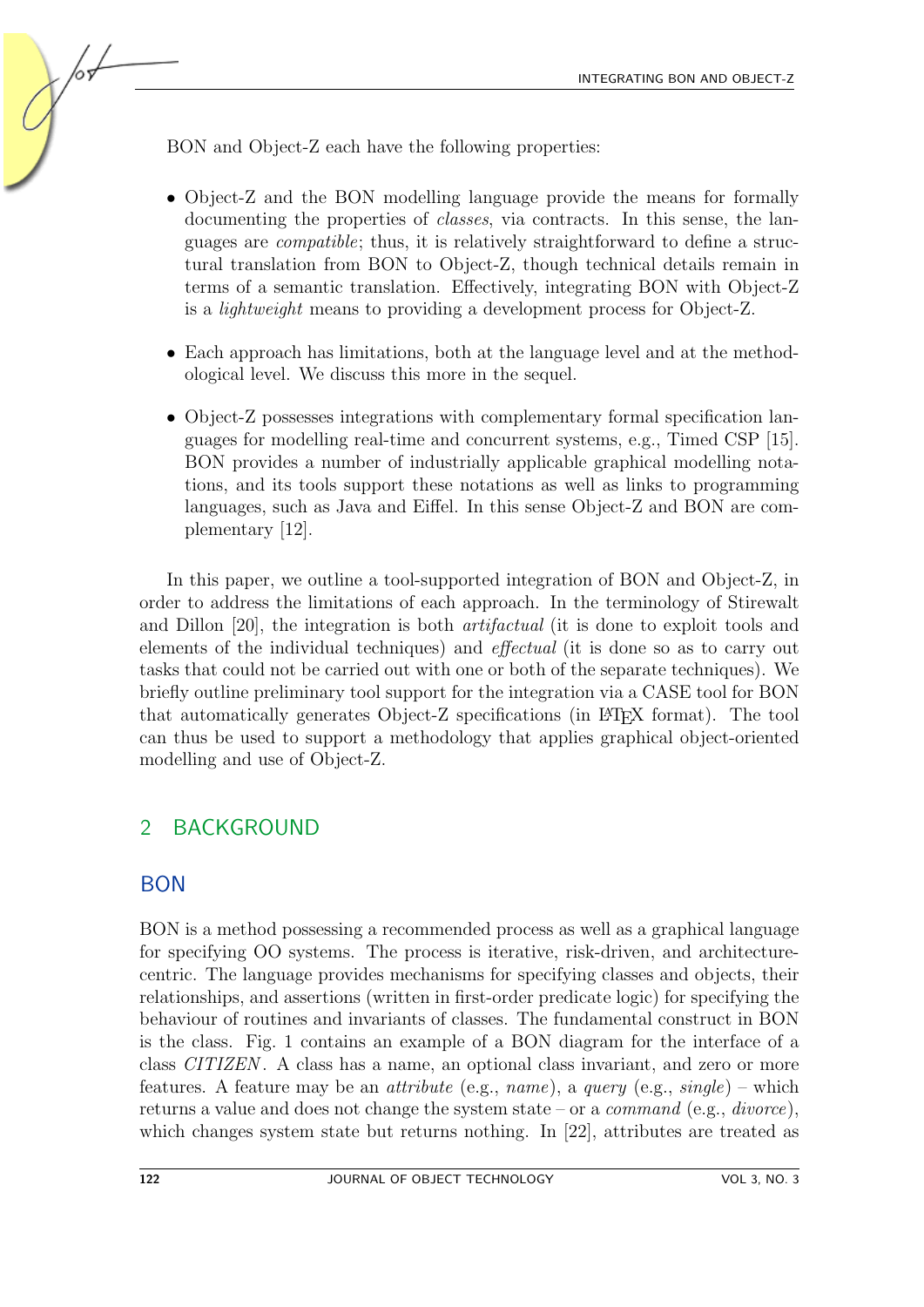| description: "???"<br>Inherits: PERSON                                                          |  |
|-------------------------------------------------------------------------------------------------|--|
|                                                                                                 |  |
|                                                                                                 |  |
| COMPARABLE                                                                                      |  |
| name: STRING                                                                                    |  |
| spouse: CITIZEN                                                                                 |  |
| parents: SETJ CITIZEN J                                                                         |  |
| is married to(a: CITIZEN): BOOLEAN                                                              |  |
| $\begin{vmatrix} 2 \\ not (a = Void) \end{vmatrix}$                                             |  |
|                                                                                                 |  |
| Μ<br>$Result = (a = spouse)$                                                                    |  |
|                                                                                                 |  |
| active: BOOLEAN                                                                                 |  |
|                                                                                                 |  |
| CITIZEN EMPLOYER                                                                                |  |
| divorce                                                                                         |  |
| $\overline{ }$<br>not single                                                                    |  |
|                                                                                                 |  |
| $\Delta$ spouse;                                                                                |  |
| Π<br>single;                                                                                    |  |
| (old spouse).single                                                                             |  |
|                                                                                                 |  |
| <b>MONE</b>                                                                                     |  |
| single: BOOLEAN                                                                                 |  |
| н<br>$Result = (spouse = Void)$                                                                 |  |
| invariant.                                                                                      |  |
| $parents.count \leq 2$ ;                                                                        |  |
|                                                                                                 |  |
| single or spouse.spouse = Current;                                                              |  |
| (for all (c member of children) it holds (exists (p member of c.parents) it holds p = Current)) |  |

<span id="page-2-0"></span>Figure 1: Class CITIZEN

parameterless queries without assertions; we distinguish attributes to make it easier to generate code (particularly Object-Z).

Preconditions and postconditions of features are indicated using ? and ! in boxes, respectively. We have introduced a notion of a frame to BON class interfaces. The  $\Delta$  clause, adopted from Z, specifies a bunch of attributes that may be changed by the feature. Attributes are, by default, of reference type (except primitives such as INTEGER). Aggregation relationships can be used to introduce value types. The class invariant specifies properties that must be true before and after any client-side call to a feature of the class.

BON class diagrams consist of one or more classes organized in clusters (drawn as dashed rounded rectangles that may include classes and other clusters). Classes and clusters interact via two general kinds of relationships. The relationships are drawn in Fig. [2,](#page-3-0) which provides an example of a BON class diagram.

- Inheritance: Inheritance defines a subtyping relationship between a child and parents. It is drawn from class CITIZEN to class PERSON in Fig. [2.](#page-3-0) The behaviour of child classes must conform to the behavioural specifications of their parents. To this end, BON permits only covariant adaptation of feature signatures, precondition weakening, and postcondition strengthening.
- Client-supplier: there are two client-supplier relationships, association (drawn between CITIZEN and EMPLOYER) and aggregation (drawn between CITIZEN and CITIZENSHIP). Both relationships are directed from a *client* to a supplier.

BON also provides notation for dynamic diagrams, showing the messages passed between objects, in a manner akin to UML's collaboration diagram [\[2\]](#page-19-3). Examples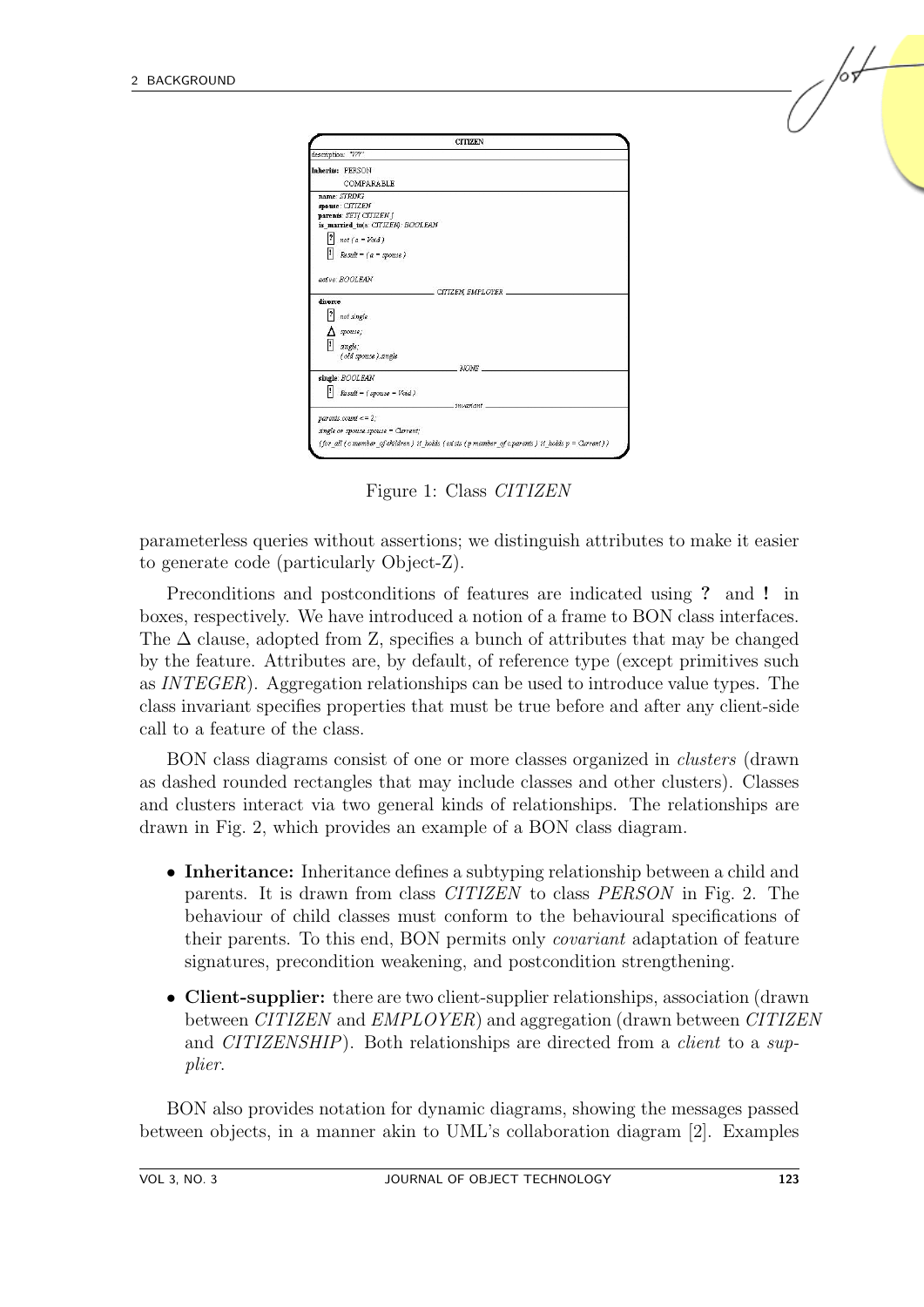

<span id="page-3-0"></span>Figure 2: BON class diagram notation

can be found in [\[14\]](#page-19-4). These diagrams, and others, are supported by the BON-CASE tool [\[14\]](#page-19-4).

#### The BON process

The BON development process is iterative, risk-driven, and idealised; compatibility with the BON process is defined in terms of producing a required set of document deliverables, including class diagrams, dynamic diagrams, scenarios and charts, etc. Each task in the process has a set of input sources, produces a set of deliverables, and is controlled by acceptance criteria, which take into account the risk of proceeding. Each task may be iterated several times with feedback. The BON process is not use case driven, but it is architecture-centric; use cases may be applied in the process's early stages. The process also emphasises using contracts to capture the behaviour of modelling abstractions. The process is sketched in Fig. [3.](#page-3-1)

| <b>Task</b> | Description                                             |
|-------------|---------------------------------------------------------|
|             | Delineate system borderline.                            |
|             | List candidate classes.                                 |
|             | Select classes and group into clusters.                 |
|             | Define classes and their features using class diagrams. |
| .5          | Sketch system behaviours using dynamic diagrams.        |
|             | Define public features and contracts.                   |
|             | Refine system.                                          |
|             | Factor out common behaviour.                            |
|             | Complete and review system.                             |

<span id="page-3-1"></span>Figure 3: The BON idealised process

## Object-Z

Object-Z is a formal specification language for OO systems, based on Z [\[19\]](#page-20-0). It provides a full range of OO specification constructs, including classes, attributes, methods, contracts, polymorphism, information hiding, containment (aggregation), parameterized classes, class union, and inheritance. It has a formal semantics and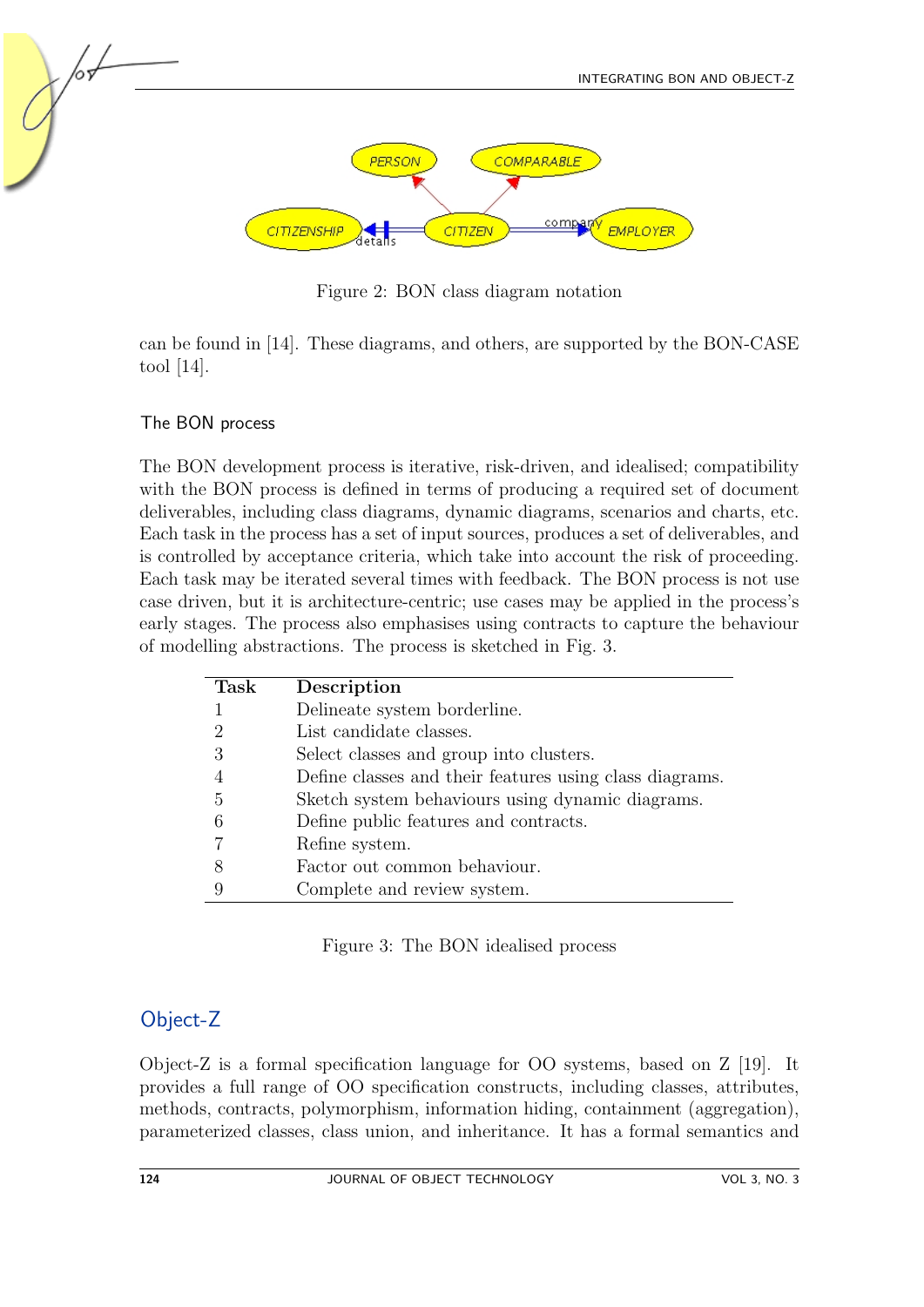tool support (particularly, via LATEX style files, the Wizard type checker [\[5\]](#page-19-5), the graphical editor Moby/OZ [\[8\]](#page-19-6), and ZML [\[3\]](#page-19-7), with ongoing work on embeddings in Isabelle/HOL [\[17\]](#page-20-1)). It has been integrated with several complementary formal specification languages, such as Timed CSP [\[15\]](#page-19-1). It has also been used to formalize parts of UML, and parts of the UML metamodel [\[6\]](#page-19-8).

Fig. [4](#page-5-0) provides an example of a class specified in Object-Z; it demonstrates most of the fundamental Object-Z notation, and is taken from [\[4\]](#page-19-9). An Object-Z class is introduced via a class schema. A visibility list specifies those features that may be accessed by clients. Axiomatic definitions specify local functions and constants. State attributes and state invariants follow. Then, an initial state may be specified; this is essential for grounding inductive arguments. Finally, operation schemas defining methods of a class may appear. The syntax for predicates and expressions is derived from standard Z, with some syntactic sugar and extra constructs that are particularly suited for object-oriented specification.

## A systematic approach to method integration

A systematic approach to integrating formal and semiformal methods was presented in  $[9, 10]$  $[9, 10]$  $[9, 10]$ . The approach emphasises integrating modelling languages while providing assistance in generalizing and linking processes. The usefulness of the approach and the methods it produces has been validated on a number of case studies, e.g., [\[11,](#page-19-12) [13\]](#page-19-13). The method is based on the construction of heterogeneous languages [\[9\]](#page-19-10), and on defining relationships between tasks and deliverables in processes. We start with a brief overview of heterogeneous languages and their construction, and then discuss the steps of the method itself, which will indicate how relationships between processes are to be defined.

#### Heterogeneous languages and bases

Modelling languages play a critical role in software development methods. Modelling languages (which consist of a notation as well as a metamodel) play a key role in how we integrate methods: we combine languages as the first step. A *heterogeneous* language is composed from several different languages and is used to write heterogeneous specifications, which are composed from parts written in two or more different modelling languages. A formal semantics for a heterogeneous specification can be given by formally defining the meaning of the composition of partial specifications in some language. In general, we may want to build a heterogeneous language from several formal or informal languages. In this case, we can construct a heterogeneous basis [\[9\]](#page-19-10), a set of languages and translations between languages, which can be used to give a formal semantics to heterogeneous specifications via translation to a homogeneous specification. This also allows semi-formal languages, such as data flow diagrams or variants of object modelling languages, to be given an appropriate semantics depending on the context in which they are used. This is consistent with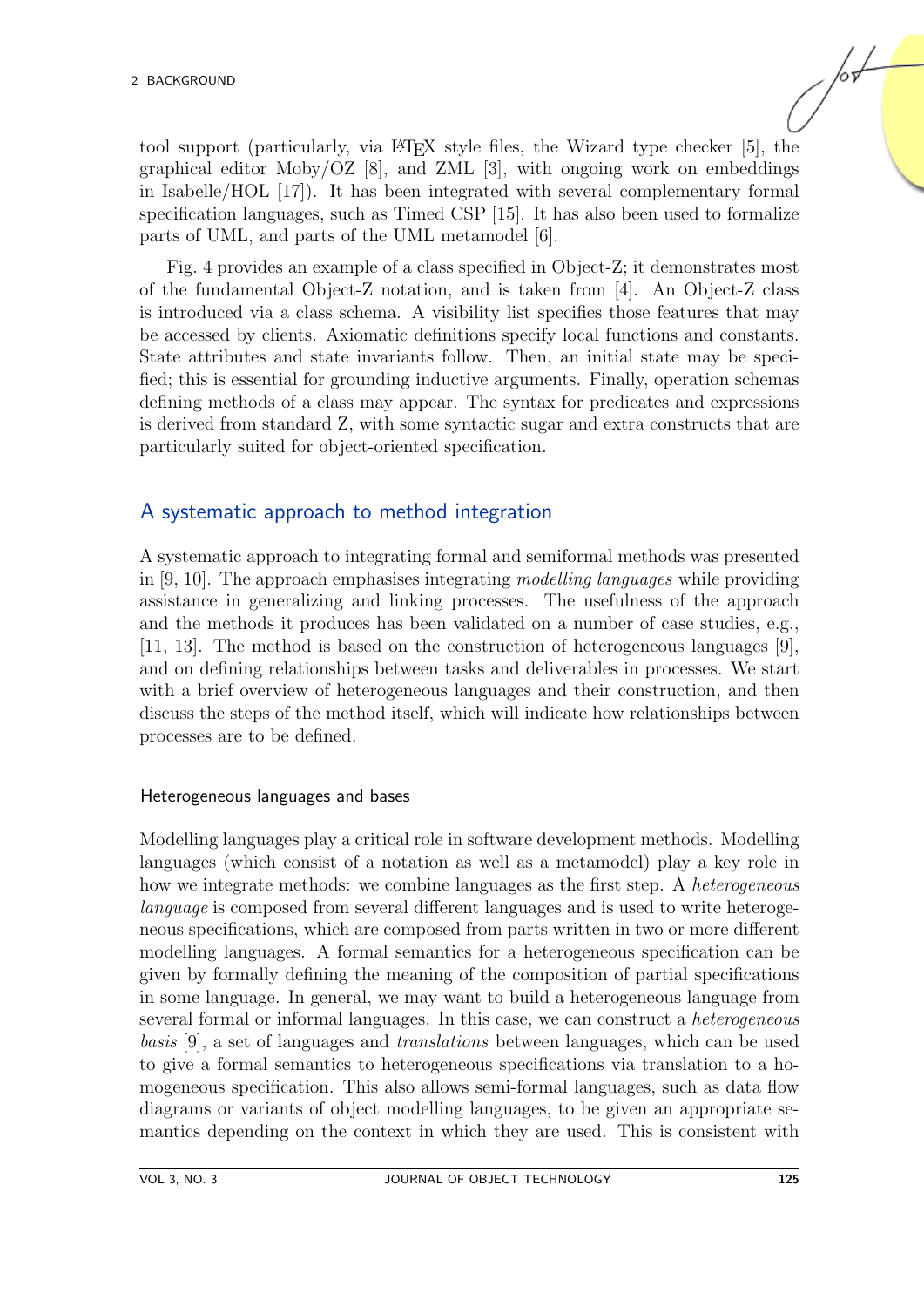

<span id="page-5-0"></span>Figure 4: The Object-Z class CreditCard

 $\sqrt{\frac{1}{2}}$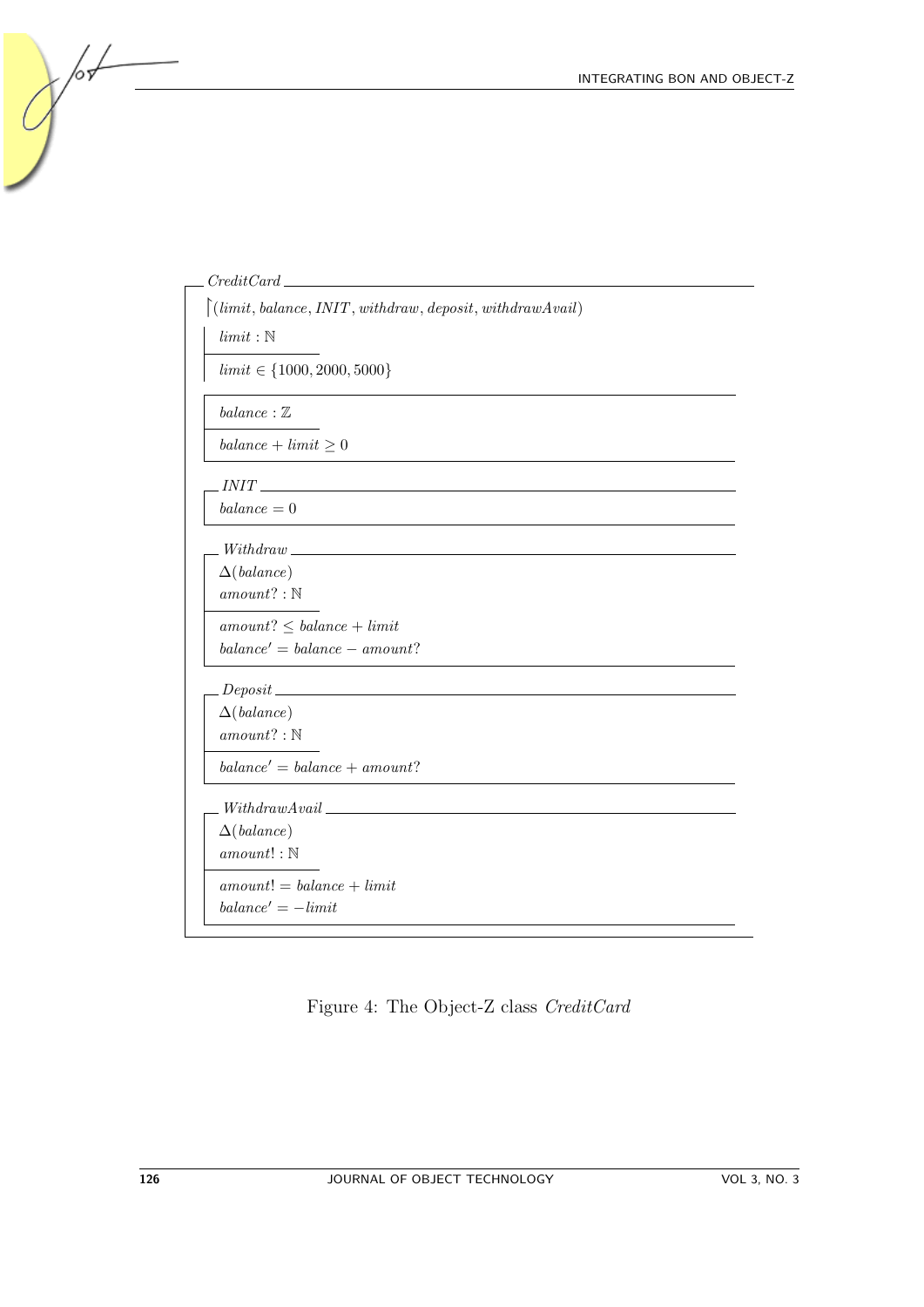the work of Baresi and Pezze<sup> $[1]$ </sup> on formalising families of languages, such as those available in Structured Analysis.

Fig. [5](#page-6-0) depicts an example of a heterogeneous basis; it is a substantial extension of one presented in [\[9\]](#page-19-10). Translations between many of the languages are documented in  $[9, 10, 11]$  $[9, 10, 11]$  $[9, 10, 11]$  $[9, 10, 11]$  $[9, 10, 11]$ . A mapping from Z to BON is given in  $[13]$ .



<span id="page-6-0"></span>Figure 5: Heterogeneous basis

In Fig. [5,](#page-6-0) the arrows represent translations that have been defined between the languages. The arrow  $\rightarrow$  between languages represents a partial translation: there may exist constructs in the source language that are inexpressible – and thus, are not translated – in the target language; or, a translation of every construct in the metamodel of the source language has not been presented or is currently unavailable. Translations are given in terms of the metamodel of a source language: each construct that appears in the metamodel of the source language is mapped to a construct or set of constructs in the metamodel of the target language. In this manner, translations can be defined for text-based languages (they are expressed in terms of abstract syntax trees), and for visual languages as well.

#### The approach

We recap the steps of the approach here for the sake of completeness; full details are in [\[9\]](#page-19-10).

- 1. Ensure complementarity of the methods. This step provides motivation for the integration. Generally, methods may be complementary in terms of their modelling languages, their processes, and their supplementary tools, but other pragmatic rationales for integration may be provided as well [\[12\]](#page-19-2).
- 2. Select a base method and choose invasive techniques. A base method provides a process that is to be supported and complemented by other (invasive) methods. Selecting a base method is aimed at assisting integrators in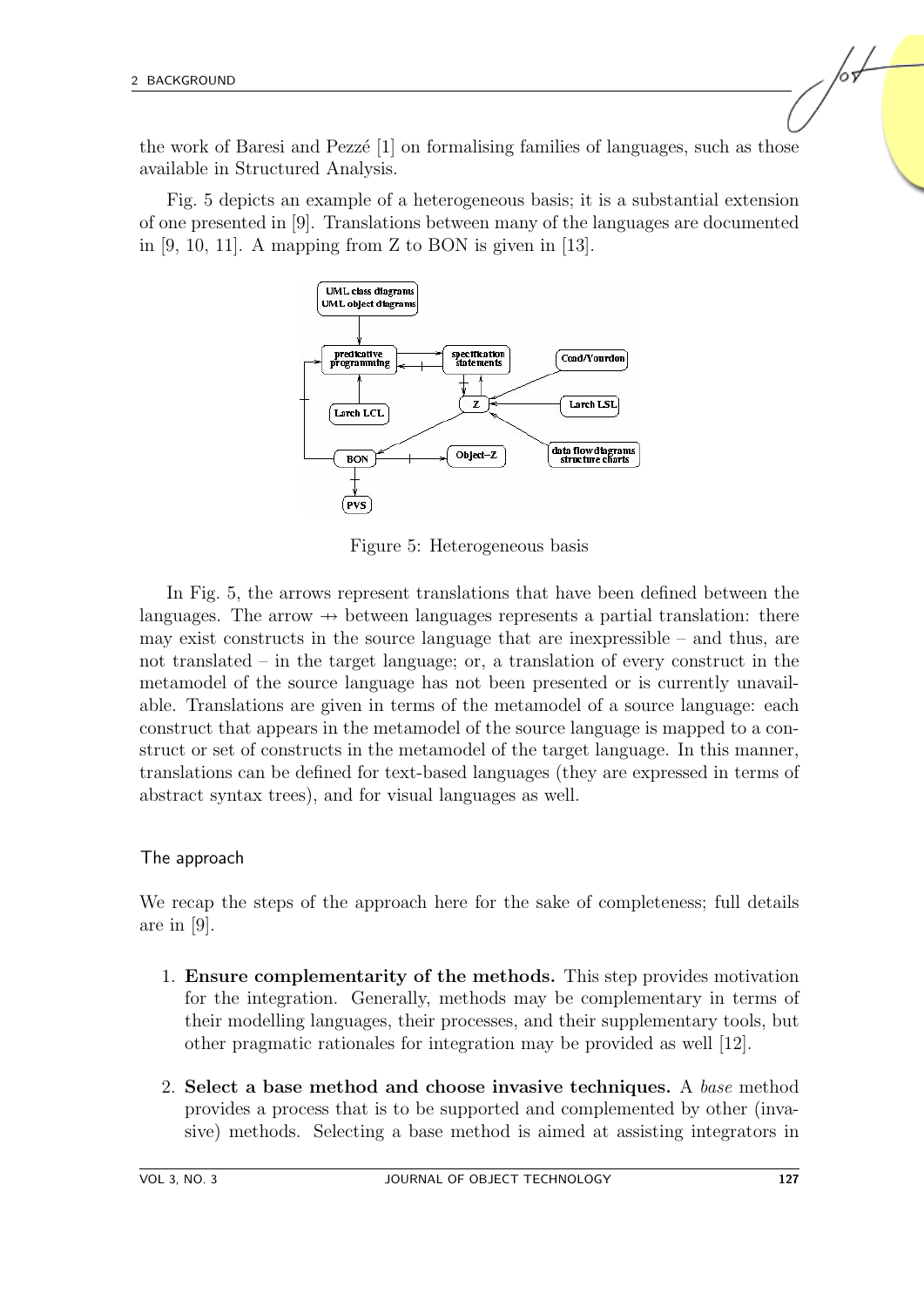determining the roles that the separate methods will play in the integrated approach. The processes of invasive methods augment, are embedded in, or are interleaved with that of the base method. Overlaps between processes must be reconciled. If a modelling language is being integrated with a methodology, then process incompatibilities are a deprecated issue, and effectively all that must be shown is how to use the new modelling language with the existing process.

- 3. Construct or extend a heterogeneous basis. This is accomplished by defining translations, or by adding languages from the base and invasive methods to an existing heterogeneous basis. At this point, a basis language can be selected. This language is chosen from the heterogeneous basis and is used to provide a formal semantics to heterogeneous specifications.
- 4. Define how the individual processes cooperate. It is informally described how the processes of the methods are to work together in the new method. Process cooperation can be specified using UML activity diagrams. Two forms of cooperation are particularly common.
	- Generalisation. The process of the base method is generalized to use heterogeneous notations constructed from those of the base and invasive methods. Effectively, notations are added to an existing method, and its process is generalized to use the new notations.
	- Interleaving of processes. Interleaving relationships between the process of the base method and the processes of the invasive methods are defined. A selection of different process interleavings are documented in [\[9,](#page-19-10) [13\]](#page-19-13); the latter involves a link between Z and BON.
- 5. Guidance to the user. Hints and examples on how the integrated method can be used is provided.

# <span id="page-7-0"></span>3 INTEGRATING THE BON METHODOLOGY AND OBJECT-Z

We now describe the integration of the BON methodology and Object-Z, following the approach presented in the previous section. The integration will generalise the BON process by adding Object-Z to it, by including use of Object-Z tools within the process, and by integrating feedback from Object-Z tools and reasoning techniques into the process. To carry this out, in part, we will show how to translate BON to Object-Z.

# Ensuring complementarity and compatibility

For any integration of languages or methods, it is critical to justify the complementary nature of the techniques, so as to justify the usefulness of the integration. BON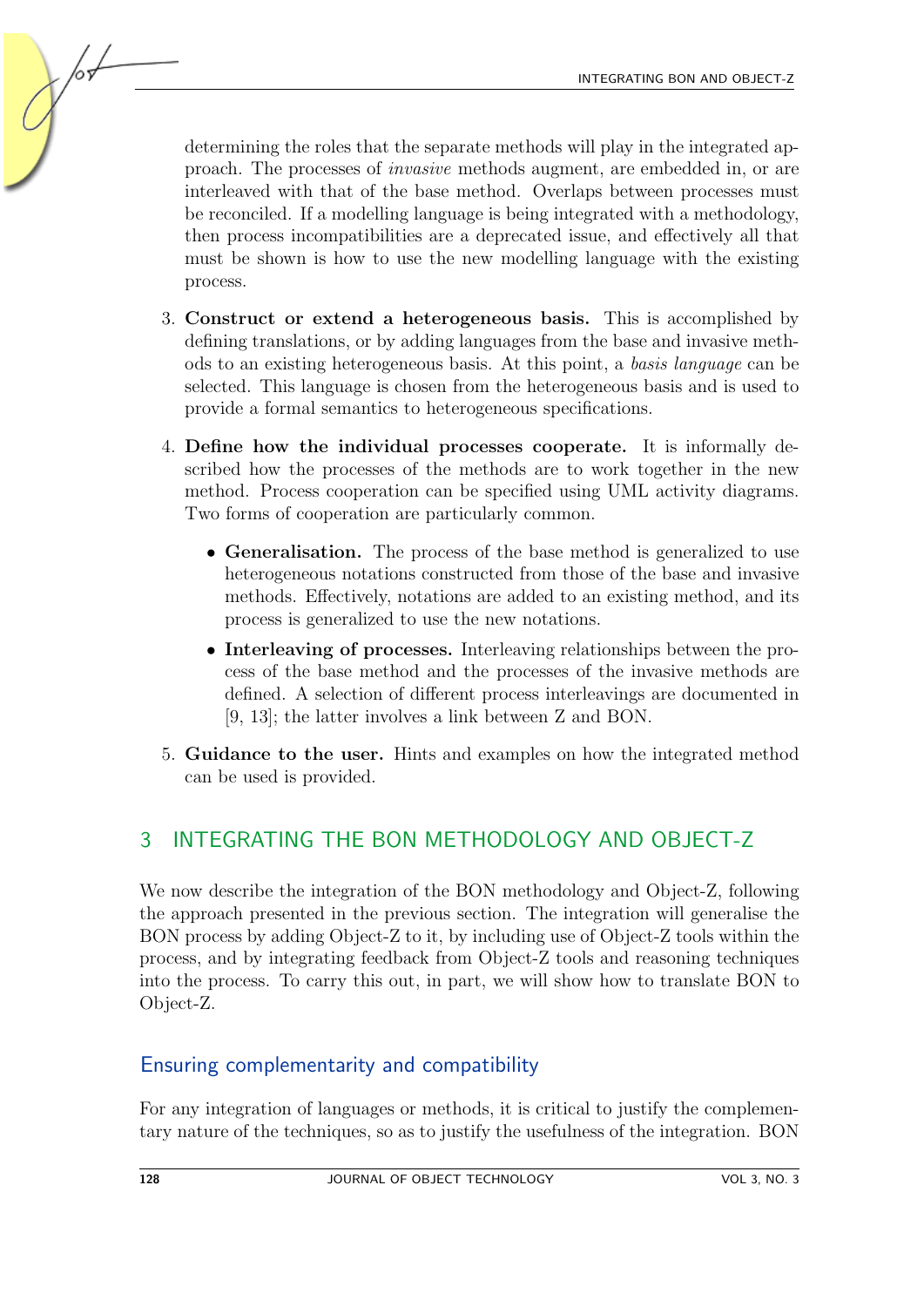and Object-Z are complementary techniques in the following ways:

- BON provides graphical languages for modelling, whereas Object-Z is textbased; these languages are supported by a CASE tool, which also supports generation of a number of programming languages. The integration allows developers to use all the graphical notations of the CASE tool, such as class, collaboration, and use case diagrams, with Object-Z. The value of this should not be underestimated: if Object-Z specifications can be generated by developers in a reasonably familiar way (e.g., in the same way as program code) then adoption of Object-Z can be made easier.
- Object-Z currently provides richer tool support for analysis than does BON. No full-fledged type checker currently exists for BON, and only a partial PVS embedding of selected BON constructs exists for reasoning support. Integrating the techniques will allow developers to use the Wizard typechecker, as well as LATEX. With some additional work, it will be possible to use the Isabelle/HOL embedding of Object-Z [\[17\]](#page-20-1) and ZML [\[3\]](#page-19-7).
- Object-Z provides a different set of constructs for modelling object-oriented systems than BON, particularly: class unions, secondary variables, a richer notion of inheritance, and schema operators. By contrast, BON provides a notion of attachment and reattachment for reference attributes, constrained genericity, and a richer notion of information hiding. The modelling languages are thus complementary.
- BON is a methodology, whereas Object-Z is a modelling language. Integrating BON and Object-Z adds development process support to Object-Z.

## Selecting a base method and invasive technique

The base method in the integration will be BON, in part because it provides a process that spans requirements analysis, through detailed design, generalization, and validation. The BON process will be generalized with the use of Object-Z and its tools. The invasive technique in this integration is Object-Z. The BON process will be extended to make use of Object-Z specifications, and thereafter Object-Z tools, in the generalization of the BON process.

## Extending a heterogeneous basis

The next step is to combine the languages of the techniques of interest. We will thus add Object-Z to the heterogeneous basis presented in Fig. [5.](#page-6-0) The extension will occur by rigorously defining a translation from BON to Object-Z. The details of the translation are quite long; we thus provide an overview here. The translation will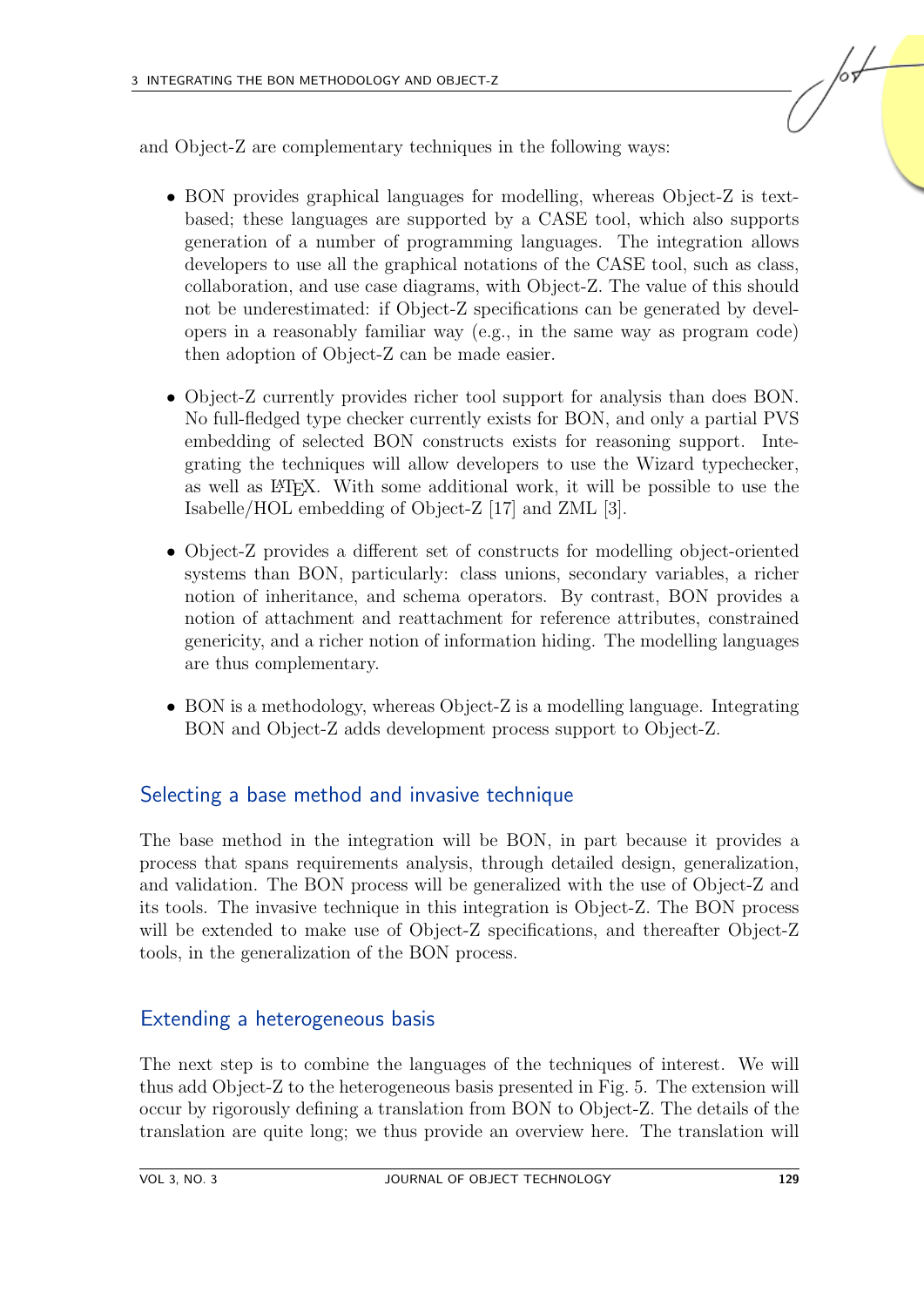be presented in terms of the metamodels of BON and Object-Z; we show how each meta-concept in BON can be mapped to one or more meta-concepts in Object-Z.

BON and Object-Z are both based on four key OO concepts, namely: classes, features of classes, properties of features and classes, and relationships between classes. We describe the translation in terms of these four basic concepts.

#### Translating classes

/о9

All BON classes (except primitives, two specific generic classes, and constrained generic classes) are translated into Object-Z classes. Both BON and Object-Z support generic classes with an arbitrary number of parameters; these are also translated directly and recursively. A BON class may be annotated with stereotypes, e.g., deferred, effective, reused, interfaced, persistent, and root. These stereotypes are dropped in translation to Object-Z: the deferred stereotype is captured by the Object-Z concept of a class; the effective, reused, external, and interfaced stereotypes in BON are given only to aid the reader – these can be translated as comments. The persistent stereotype indicates that instances of the BON class persist between executions of the system. We translate this for now by adding a comment to the resultant Object-Z class indicating that instances should persist. We envision future extensions of the translation that make use of the interfaced stereotype, in particular, for generating Mobile Object-Z specifications [\[21\]](#page-20-4).

BON supports constrained generic classes; these classes are parameterized, but the parameters are syntactically constrained to conform to specific interfaces. For example, a generic class with parameter  $G$  might be constrained so that  $G$  conforms to the COMPARABLE interface. Such constructs cannot be directly translated to Object-Z, and so in translation the interface constraints are treated as comments.

BON built-in types (INTEGER, REAL, CHARACTER, STRING, BOOLEAN) are mapped to their Object-Z equivalents  $(\mathbb{Z}, \mathbb{R}, \text{CHAR}, \text{seq } \text{CHAR}, \mathbb{B})$ . The only significant changes need to be made with BON generic sets and sequences, i.e.,  $SET[G]$  and  $SEQUENCE[G]$ . These are translated recursively to  $\mathbb{P} G$  and seq G, respectively, and their operations are translated to operators on sets and sequences.

Every BON class that is translated into Object-Z is a supertype of the Object-Z class None. This is so that we mimic the lattice of types of BON in Object-Z, and so that we can use Void references as in BON. Thus, each BON system, consisting of classes  $S_1, S_2, \ldots, S_n$ , produces the Object-Z class

| $None.$<br>S1  |  |  |  |
|----------------|--|--|--|
|                |  |  |  |
| $rac{61}{52}$  |  |  |  |
|                |  |  |  |
| $\cdots$<br>Sn |  |  |  |
|                |  |  |  |

Thereafter, None will be used as the type of a predeclared entity called Void,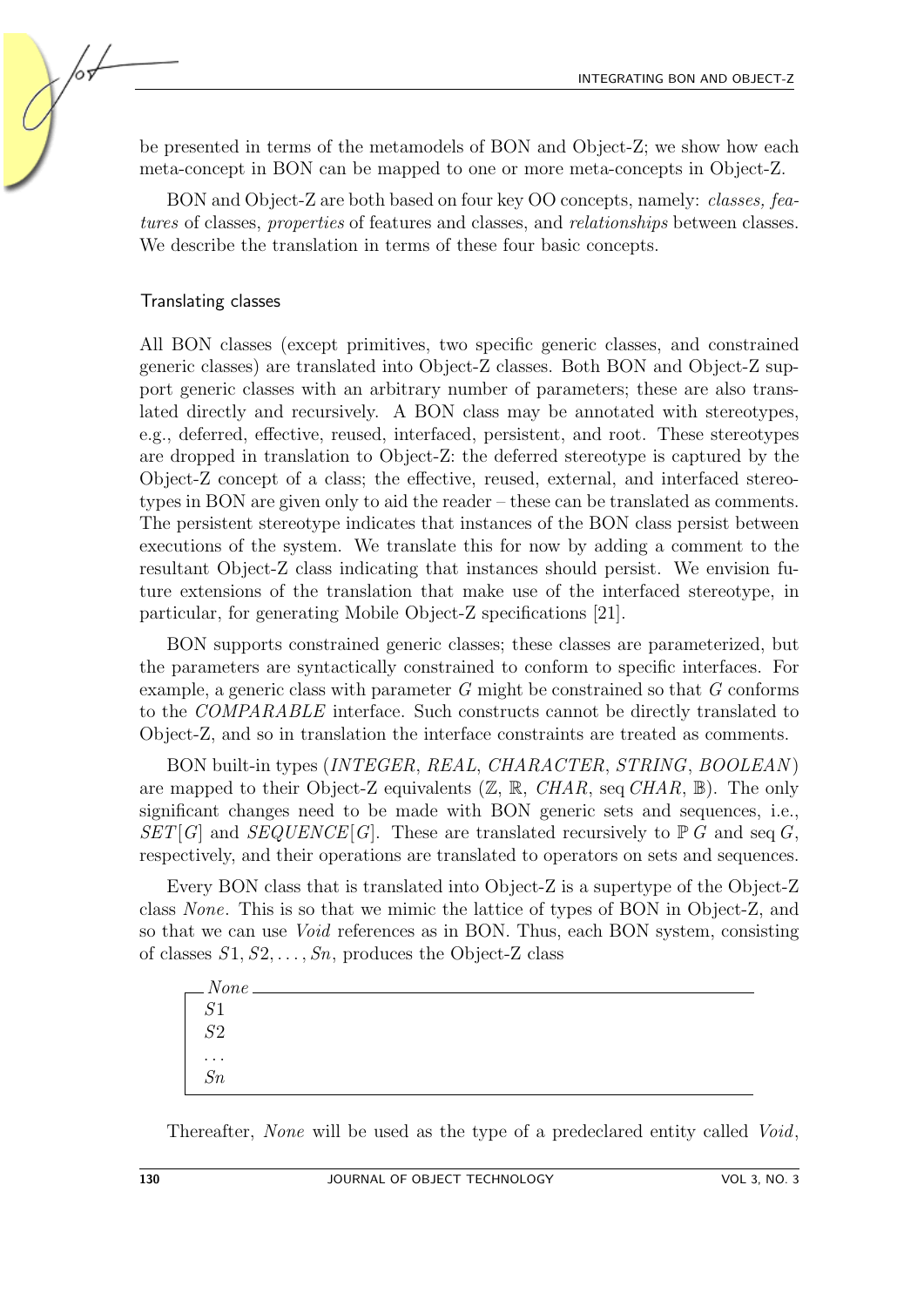enabling an embedding of BON reference types in Object-Z.

#### Translating features

A feature in BON is either an attribute, a query, or a command. Attributes in BON are translated into Object-Z attributes included in the state schema. BON does not support secondary variables, thus all attributes are considered to be primary. Each attribute in BON has a default initial value (e.g., INTEGERs have default 0,  $BOOLEANS$  have default  $false$ ). Thus, each attribute also generates a default predicate that is added to the INIT schema in the corresponding Object-Z class. BON differs from Object-Z in that reference attributes (e.g., spouse in Fig. [1\)](#page-2-0) have initial value Void. As well, any reference attribute in BON can be tested against Void, or equated to Void. Void references are discussed further in the sequel.

In BON, all attributes of non-primitive type are potentially polymorphic; their Object-Z translations must be potentially polymorphic as well. Thus, an attribute a : A in BON is translated to a :  $\downarrow \tau(A)$  in Object-Z (where  $\tau(A)$  represents the translation of class A).

Queries in BON are side-effect free functions. One might expect that these should be translated to Object-Z operation schemas. However, it is commonplace in BON to use queries in the specification of contracts; in a postcondition of a query, command, or class invariant one might see a call to a query. It is not possible to use Object-Z operation schemas as calls in the predicate part of other operation schemas. Thus, we translate BON queries into Object-Z functions and specify them as axiomatic definitions. Further technical details on this are in the next section.

Commands in BON can change the state of an object, but cannot return a value. Consequently, they are translated to Object-Z operation schemas. Arguments to the BON command are annotated with ? in Object-Z, and the command's frame is translated to an Object-Z  $\Delta$  list that is included in the corresponding operation schema.

BON classes may also possess deferred features, which are routines that are to be implemented by child classes. These may or many not possess contracts (we discuss the translation of contracts in the next subsection). Whether or not a feature is deferred in BON has no effect on its translation to Object-Z.

Each feature in BON has a list of client classes that have permission to access the feature; the list may range from any client (public), to a select list, to no clients (private). In translating this to Object-Z, we translate all non-private feature access to inclusion in the Object-Z class's projection list. Thus, only private features are excluded from this list. This results in a loss of information since features that were accessible only to selected clients are now accessible to all clients. This is not ideal, but it is the only way to translate such BON constructs to Object-Z.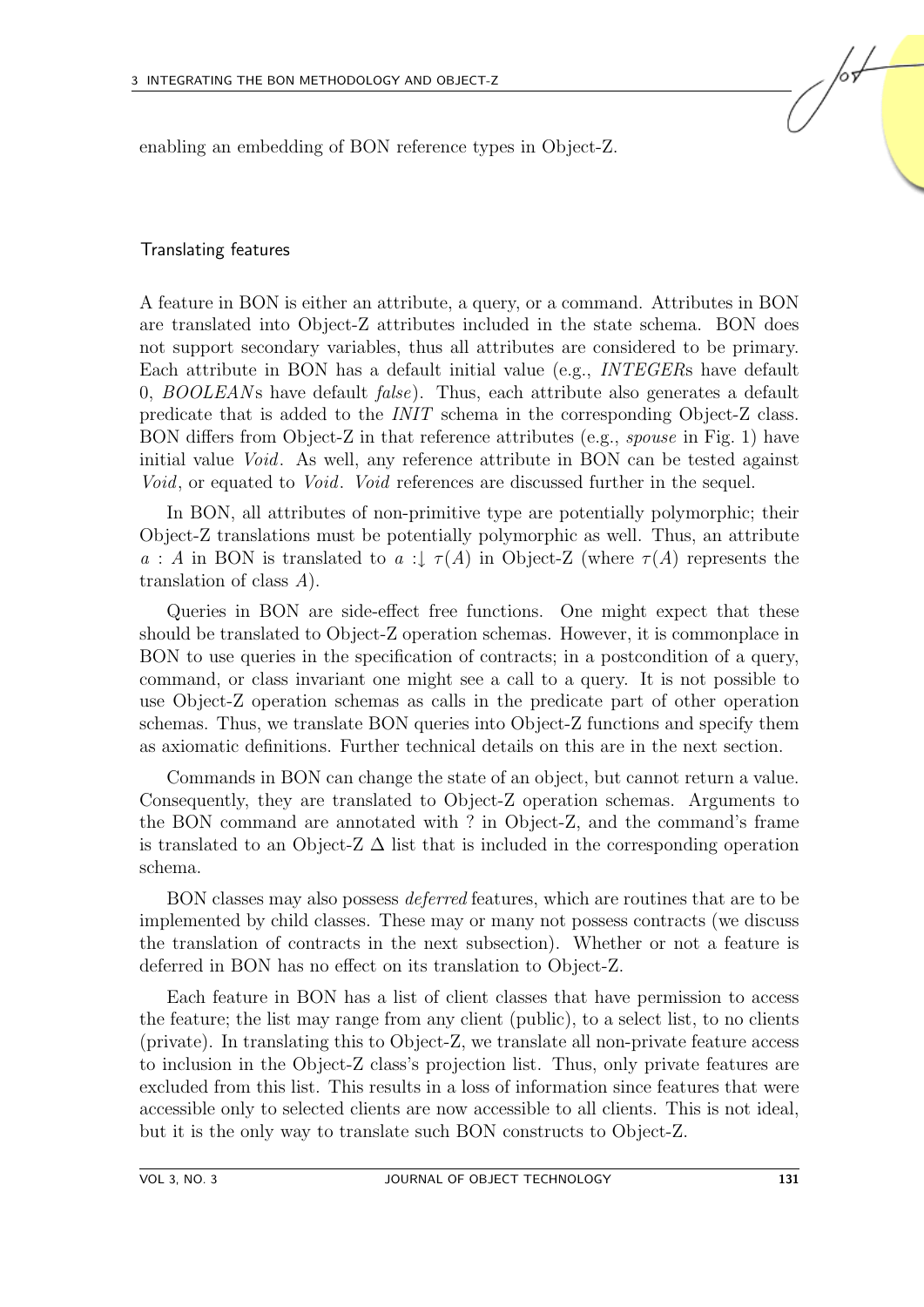#### Translating contracts

A BON feature may have a precondition and postcondition, and a class may have an invariant. As well, commands may possess a frame, indicating the attributes that may be changed by the command. These constructs exist in Object-Z as well. When mapping a routine's pre- and postcondition into Object-Z, two approaches are taken:

• *queries:* a BON query is translated to an Object-Z function, specified as an axiomatic definition. The precondition and postcondition of the BON query must be combined in the Object-Z specification. Since BON queries have no side-effects, and their semantics is undefined if they are called with their precondition unsatisfied, this translation is semantics-preserving. The translation has one complexity (due to the semantics of functions in Z and Object-Z), and an example will help to clarify the situation. Consider the following BON query, imt (is-married-to), a routine of class CITIZEN .

> $imt(a: CITIZEN): BOOLEAN$ require  $a \neq \textit{Void}$ ensure  $Result = (a = spouse)$

The naive translation of imt into Object-Z would be to an axiomatic definition that takes a CITIZEN as an argument, returns a boolean, and has a definition that directly translates the BON postcondition into an Object-Z assertion. However, Object-Z functions only apply on their domains. Thus, the following translation must be used.

 $imt : CITIZEN \rightarrow \mathbb{B}$  $\forall a : \text{CITIZEN} \bullet \neg (a = \text{Void}) \Rightarrow a \in \text{dom int}$  $\forall a : \text{CITIZEN} \bullet a \in \text{dom im}t \Rightarrow \text{im}t(a) = (a = \text{spouse})$ 

The first conjunct says that every a of type CITIZEN that satisfies the precondition  $\neg (a = Void)$  is in the domain of *imt*. The second conjunct says that every  $\alpha$  in the domain of *imt*, when applied to *imt*, generates the value  $(a = s \text{pouse}).$ 

• *commands:* preconditions and postconditions of BON commands are conjoined in the resulting Object-Z operation schema. The semantics of BON commands is that if they are called with unsatisfied precondition, the behaviour of the command is unspecified. Thus, the translation is semantics-preserving.

Some minor syntactic rewriting must be carried out during the translation of BON assertions to Object-Z predicates. Much of this rewriting is straightforward (e.g.,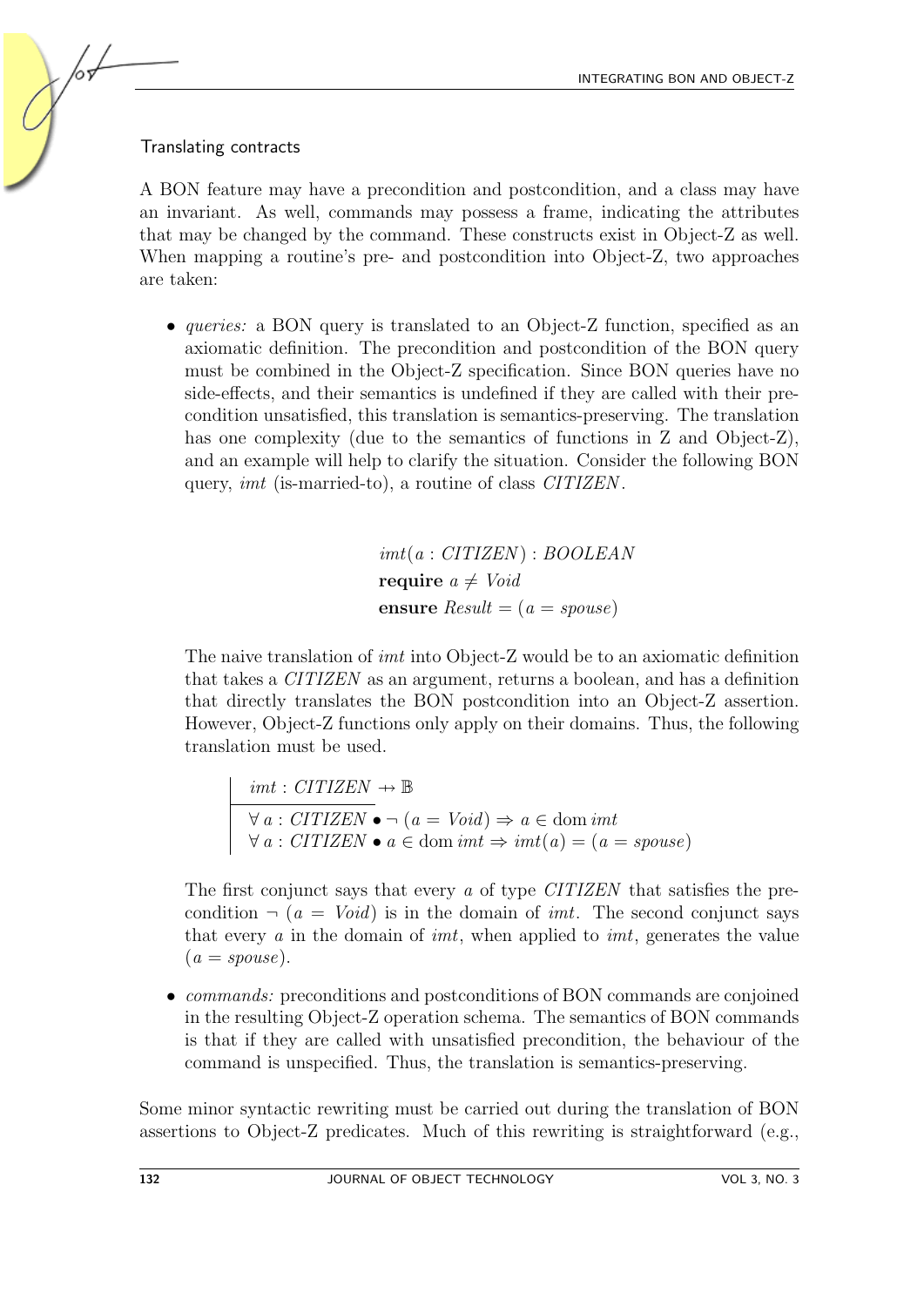mapping BON boolean operators like and to  $\wedge$ , and BON's old expressions in postconditions to Object-Z's primed-unprimed expressions).

A BON class invariant can be mapped directly to an Object-Z state invariant. Fig. [6](#page-12-0) shows the Object-Z translation of the invariant of CITIZEN shown in Fig. [1.](#page-2-0) This will be included in the state schema; separate lines are implicitly conjoined.

> single  $\vee$  spouse.spouse = self  $#parents < 2$  $\forall c \in children \bullet \exists p \in c.parents \bullet p = self$

<span id="page-12-0"></span>Figure 6: Object-Z translation of CITIZEN invariant

#### Translating relationships

BON possesses three kinds of class relationships: inheritance, association, and aggregation. The latter two relationships, which define has-a and part-of relations between client and supplier classes, are translated directly to Object-Z (reference) attributes and compositions. Thus, an aggregation relation from class  $A$  to class  $B$ , with label b, is translated to the Object-Z attribute  $b : B<sub>C</sub>$ . This accurately represents the semantics of BON associations and aggregations. Note that aggregations are not potentially polymorphic in BON, and this is also reflected in the Object-Z translations.

Inheritance in BON defines a subtyping relationship. It is mapped into Object-Z's class schema inclusion. When a BON feature is inherited, it can be renamed (via BON's rename clause) and redefined (i.e., its behaviour can be changed). Object-Z supports renaming of features, via substitutions on the included schema. Thus, a BON rename clause of the form

#### $CLASS1$  rename f as q end

(which means, inherit class  $CLASS1$  and rename its feature f to q in the inheriting class) is translated to  $CLASS1[f/q]$  in Object-Z. Renamings of multiple features from one class is possible in BON, and these are translated directly into Object-Z by the obvious generalization of the above approach. The only complication with the above is that class interfaces must be preserved, under renaming, in Object-Z; this is not the case in BON. Thus, if a parent class has a feature  $f$  that is renamed to q in a child class, then the child class must also possess a feature named  $f$ , so as to maintain substitutability. Thus, when translating a renaming as above, an additional definition is added to the Object-Z specification of the form  $f \nightharpoonup q$ , which redeclares f in the child class, and defines it as a synonym for  $q$ .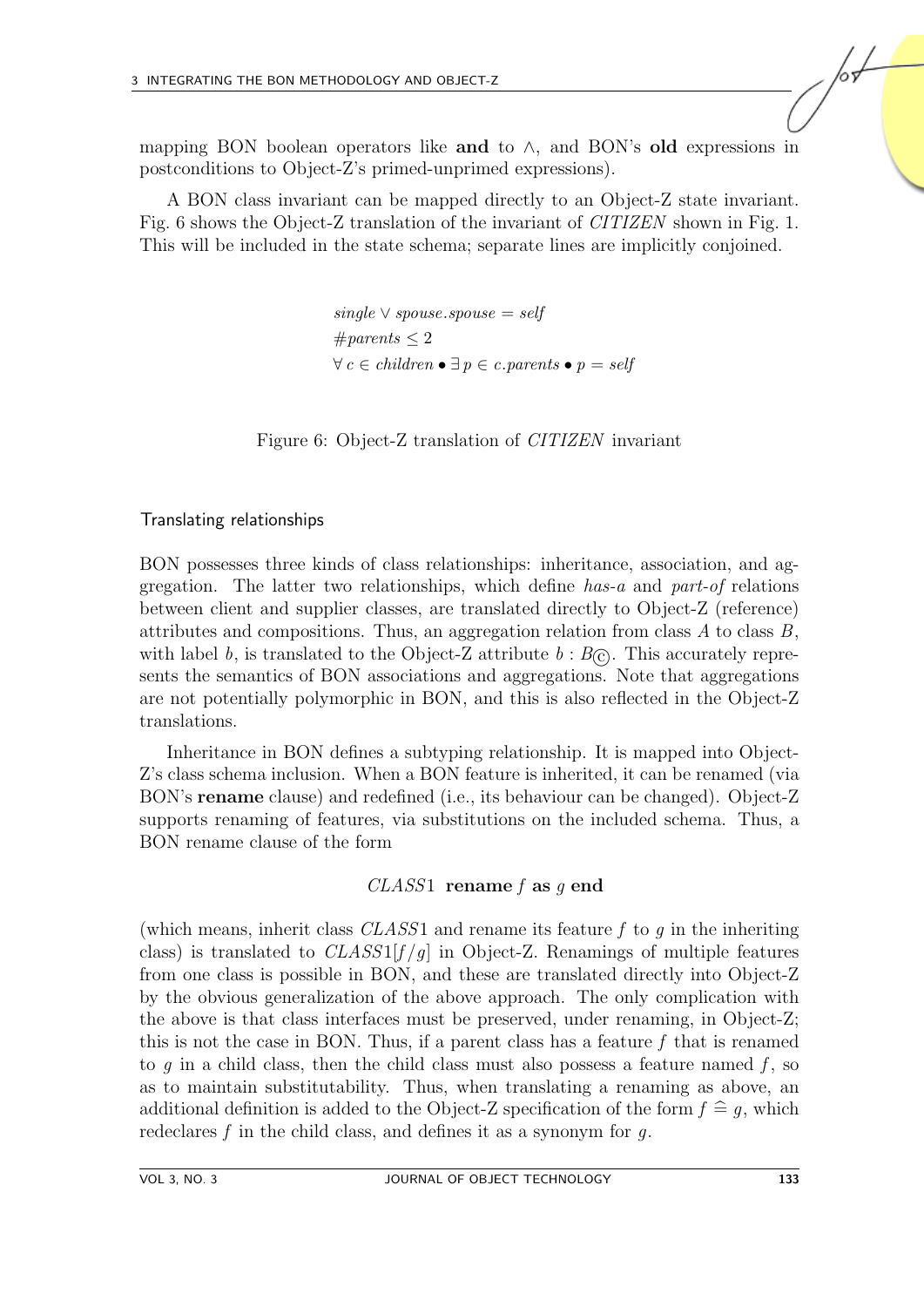For most redefined features in BON, nothing special needs to be done for translation. Feature signatures in BON can be covariantly redefined; this is not permitted in Object-Z so it must be checked that feature signatures are not changed in BON in order to translate.

#### Complications and expressiveness

The potential for problems arises in translating the following BON constructs into Object-Z.

- 1. Constrained genericity, information hiding, and covariant feature redefinition, as discussed above.
- 2. The assertion language. The BON assertion language is, informally, equivalent to Object-Z, in its support for first-order boolean operators, primitive types, and relations. BON provides one construct that is not available in Object-Z: the colon operator :, which can be used to determine the *dynamic* type of an object attached to a variable. For example, the expression

#### $e: EMPLOYEE \wedge e.salary > 20000$

is *true* iff the type of the object attached to  $e$  is  $EMPLOYEE$ , and the employee's salary is at least 20000. The static (declared) type of e need not be EMPLOYEE. Object-Z does not provide such an operator; it is thus translated as a comment. We note that the colon operator is used infrequently in BON, and is often replaced by polymorphic calls.

- 3. Changing export policy. BON allows a class to change the export policy of a feature that it is inheriting, via an export clause. For example, a feature that was publicly accessible in the parent could become private in a child. Object-Z does not allow changes in the export policy of features that are inherited. Thus, in order to translate BON to Object-Z, a contextual check must be carried out that no change in export policy occurs in the BON specification.
- 4. BON reference types. In Section 3.3.2, we discussed the BON constant Void, which is the initial value for reference attributes. Such a construct is not directly supported in Object-Z. There are several strategies to embedding this concept in Object-Z. The approach we take is to introduce a new Object-Z class, None, which inherits from every translated BON class. Void is then introduced as a global constant of type None. An alternative approach, which is also taken in [\[18\]](#page-20-5), would be to introduce an attribute  $Void : \mathbb{B}$  in each class; the INIT schema would then contain clauses initializing each attribute. We prefer the former approach since it directly expresses the semantics of BON classes.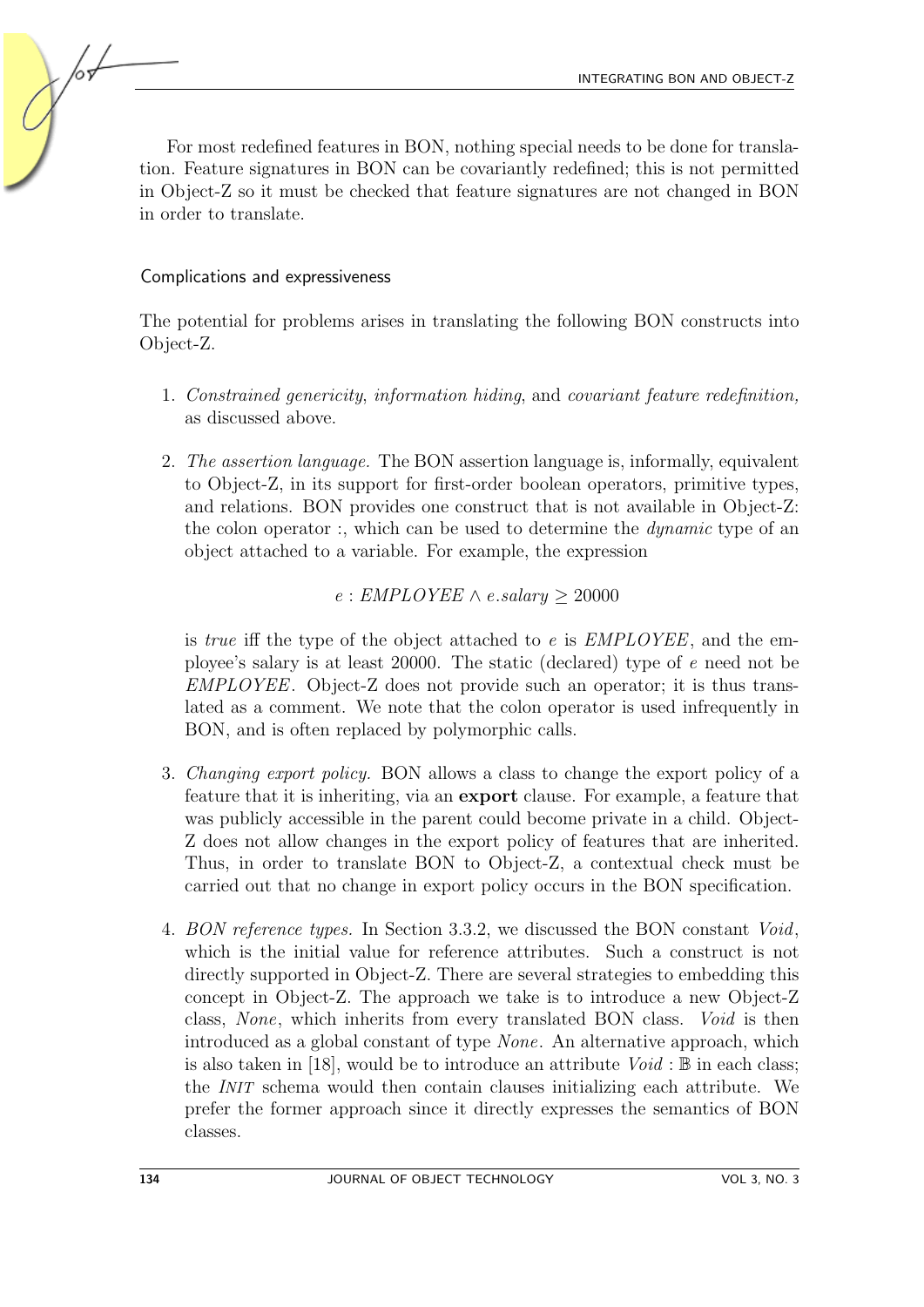## Example

Consider the BON class diagram shown earlier, in Fig. [2;](#page-3-0) it illustrates much of the standard BON notation, such as associations, aggregations, inheritance, and classes. The interface details of the CITIZEN class were shown in Fig. [1.](#page-2-0) The interface contained much of the standard BON interface notation, including attributes, queries, commands, assertions, information hiding details, and renaming of inherited features. The Object-Z specification in Fig. [7](#page-15-0) is automatically generated by BON-CASE for *CITIZEN*, in L<sup>AT</sup>FX format.

The aggregation relationship is mapped to an Object-Z composition, the multiple inheritance relationships are mapped to class schema inclusion, and the associations are mapped to attributes. The assertion language for BON is mapped to Object-Z predicates.

BON-CASE supports the generation of code for individual classes, or for an entire class diagram. This class diagram may include clusters, in which case the code generation process recurses through the cluster structure. Thus, from the diagram in Fig. [2,](#page-3-0) Object-Z will be generated for PERSON , EMPLOYER, CITIZENSHIP, and COMPARABLE. In Fig. [2,](#page-3-0) no interface details are provided for EMPLOYER or CITIZENSHIP; thus, empty class declarations are automatically generated for these. An option is being added to the code generator to allow classes with empty interfaces to be mapped to uninterpreted types.

## Define the integrated process

The next step in combining BON and Object-Z is to provide an integrated development process that describes how the techniques are to be used together. We explain how the BON process is to be *generalised* to make use of Object-Z and the feedback that Object-Z tools provide.

The BON process was described in Section 2.1.1. Task 6 of the process, defining public features and contracts, is the first place wherein assertions are added to features and classes. It is after or during this task where we generalise the process to use Object-Z. Object-Z could be applied earlier, but it would be of less use, since contracts in the BON model would not yet have been produced.

The generalised process is sketched in Fig. [8,](#page-16-0) using a UML activity diagram. A decision point has been introduced, wherein Object-Z is automatically generated and analyzed, e.g., using Wizard or an Object-Z embedding in a theorem prover or model checker. At this point, several approaches can be taken.

- 1. The results of analyzing the generated Object-Z may point to the need to refine and improve the BON specifications. Feedback from analysing the Object-Z is therefore used to re-factor the BON specifications.
- 2. The results of analysis may suggest that the BON specifications are acceptable.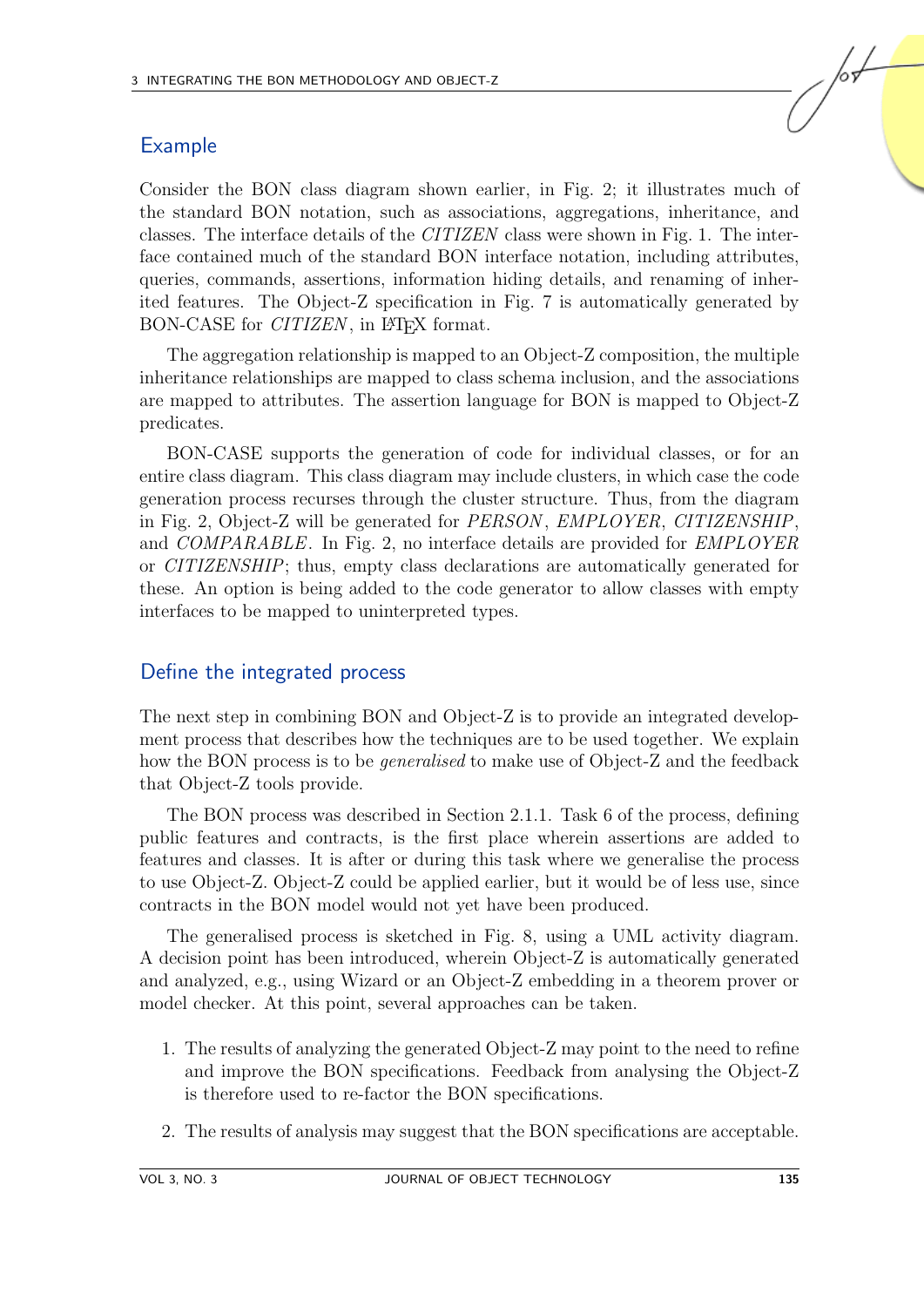```
CITIZEN
\int(name, spouse, parents, is_married_to, active, divorce)
PERSON [active/retired]
COMPARABLE
  Void : None
  single : B
  single = (spouse = Void)is\_married\_to: CITIZEN \rightarrow \mathbb{B}\forall a : \text{CITIZEN} \bullet \neg (a = \text{Void}) \Rightarrow a \in \text{dom } is\_married\_to\forall a : CITIZEN \bullet a \in \text{dom } is\_married\_to \Rightarrow is\_married\_to(a) = (a = s{pouse})retired \; \widehat{=} \; activename :↓ seq CHAR
  spouse :↓ CITIZEN
  children :↓ P CITIZEN
  parents :↓ P CITIZEN
  company :↓ EMPLOYER
  details: CITIZENSHIP<sup>C</sup>
  parents.count \leq 2single ∨ spouse.spouse = self
  \forall c \in children \bullet \exists p \in c.parents \bullet p = selfINT<sub>-</sub>
  company = Voiddetails = Voidname = \langle \ranglespouse = Voidchildren = \{\}parents = \{\}divorce_
  \Delta(s\text{pouse})\neg single
  single'spouse.single
```
<span id="page-15-0"></span>Figure 7: LATEX processed output from automatically generated Object-Z

/о9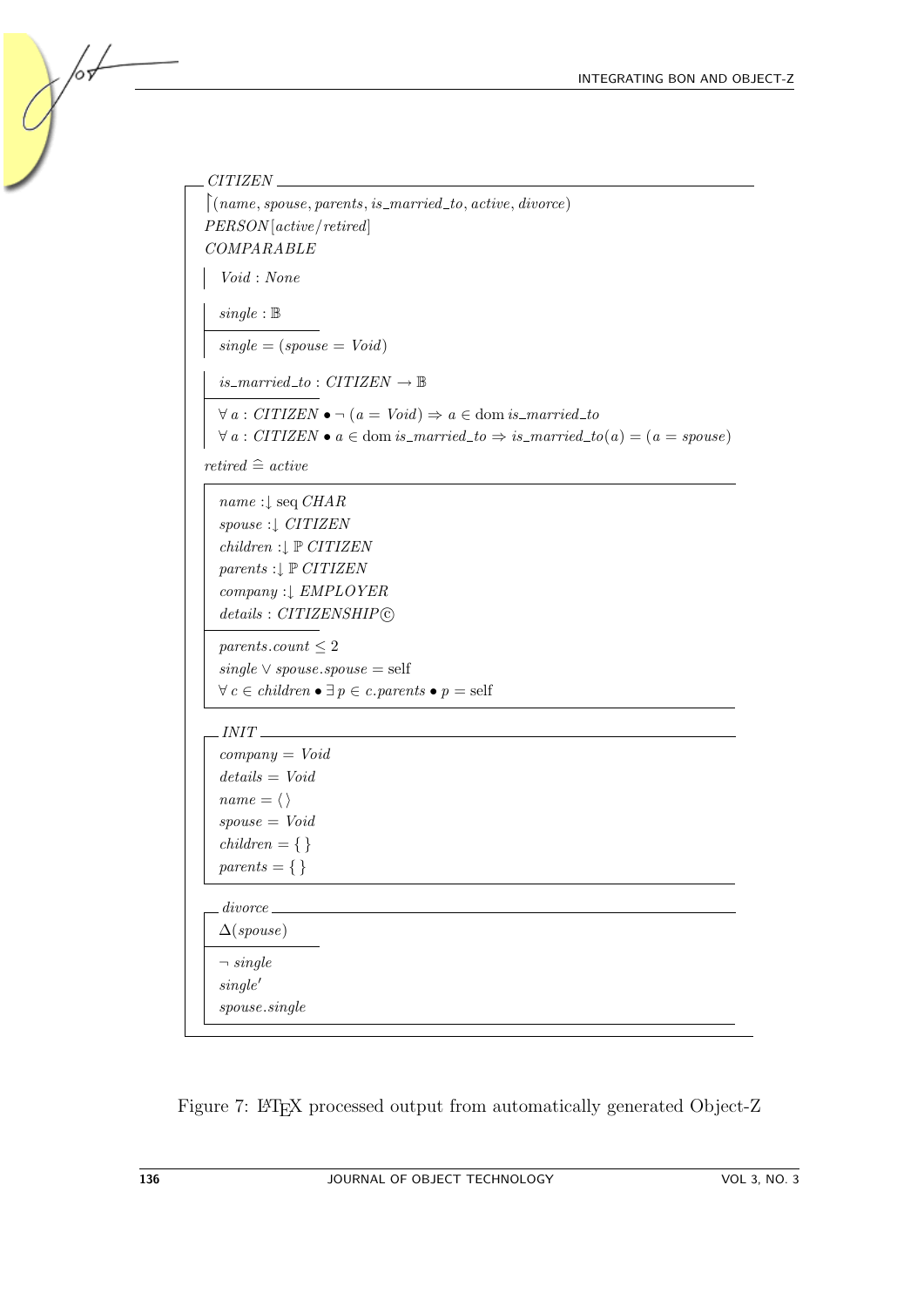The process now splits; in one branch, the typical BON development process can be followed through implementation, refactoring, and review, typically targetting Eiffel as a programming language. Thus, we effectively use Object-Z as an analysis tool.

3. In the second branch of the split, an Object-Z development can be followed, e.g., via formal refinement. This branch likely will not target a specific programming language, and thus in a sense it is more flexible than the BON branch.



<span id="page-16-0"></span>Figure 8: Generalised BON process integrating Object-Z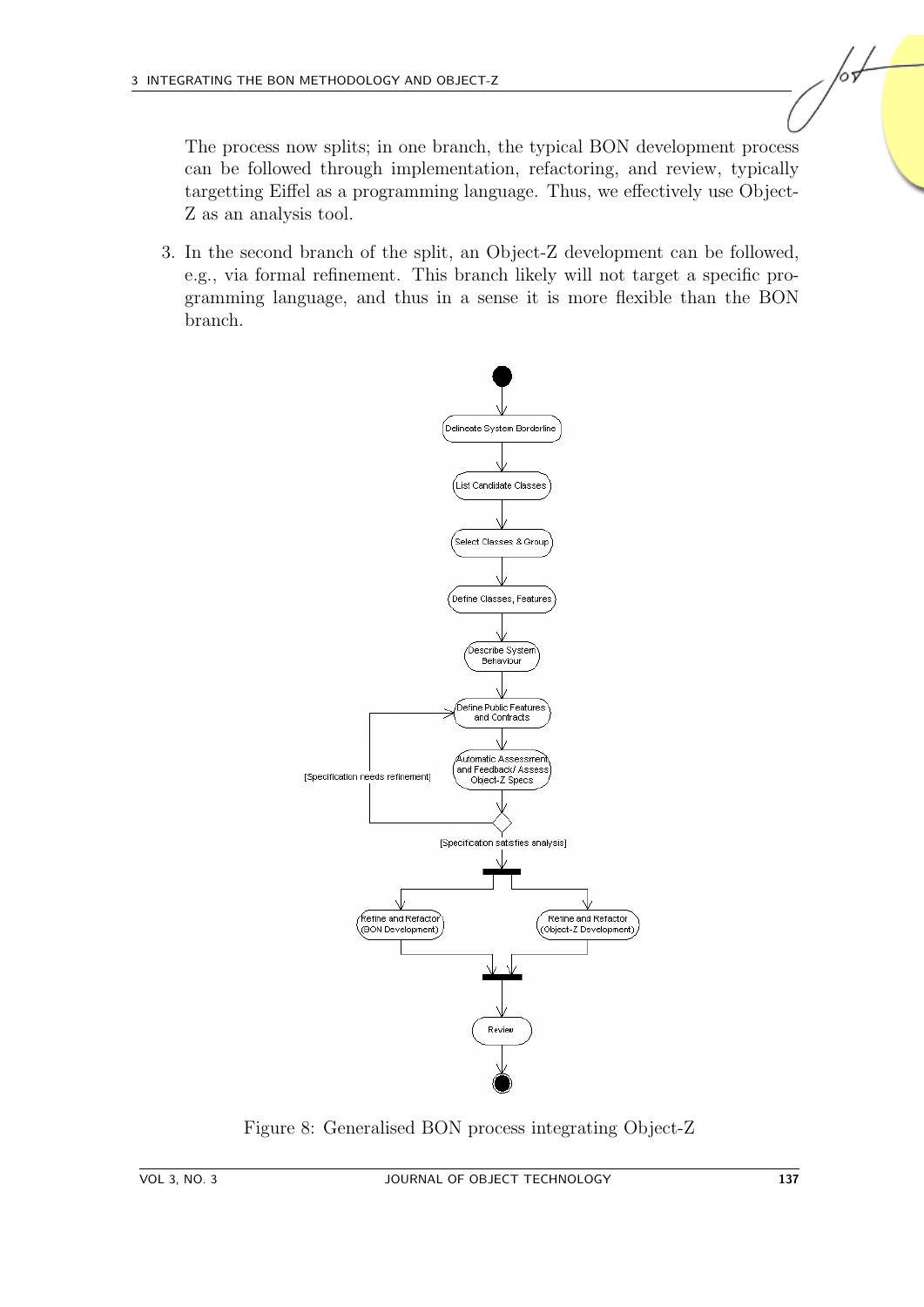We next describe the BON-CASE tool, which not only supports the construction of BON models, but also helps to automate many stages of the generalized process, including the automatic generation of Object-Z specifications.

# 4 TOOL SUPPORT FOR THE INTEGRATED METHOD

BON-CASE [\[14\]](#page-19-4) is an open-source CASE tool for BON. It provides support for automatic generation of Object-Z, as we discuss shortly. The CASE tool (version 0.5b3) supports the full BON notation, including static diagrams (classes and interfaces, clusters, relationships, and assertions), and collaboration diagrams (objects, messages, and scenarios). It also supports UML use case diagrams, including syntax for templates, use case relationships, and stereotypes.

A critical component of the tool is its code generation engine. The code generator, designed using the Template pattern, abstracts the code generation process from concrete implementations of abstract syntax tree walkers. Current code generators supported by BON-CASE include: ASCII BON, XML,  $C#$ , Java, Eiffel, JML [\[7\]](#page-19-15), and now Object-Z. The Object-Z code generator implements the translation rules discussed in Section [3.](#page-7-0)

The BON-CASE tool can be used during the first six tasks of the generalized BON process. The Object-Z code generator can be applied during task 7, and the results of applying the Object-Z Wizard type checker or the Isabelle/HOL embedding to the automatically generated Object-Z specifications can be fed back in to the BON process in task 8. The feedback provided by the Object-Z checker is, of course, given in terms of Object-Z syntax, but the relative similarity of this syntax to that of BON does not make it difficult to use this feedback in modifying the original BON models. Adding reverse engineering facilities to BON-CASE, as we are currently doing, will help here. We note as well that the semantics of BON and Object-Z have much in common (e.g., in terms of contracts and classes) so that we can expect and have received useful feedback from the Object-Z checker about errors or problems with our BON models.

## 5 DISCUSSION, LESSONS LEARNED, AND FUTURE WORK

The integration of BON and Object-Z presented in this paper provides Object-Z developers access to mainstream software engineering languages and tools. A secondary motivation for defining the translation from BON to Object-Z, and for implementing the translation within the BON-CASE tool, was to be able to use Object-Z tools with BON, and to use OO graphical notations and programming languages with Object-Z. However, there were other reasons for carrying out the integration as well.

/09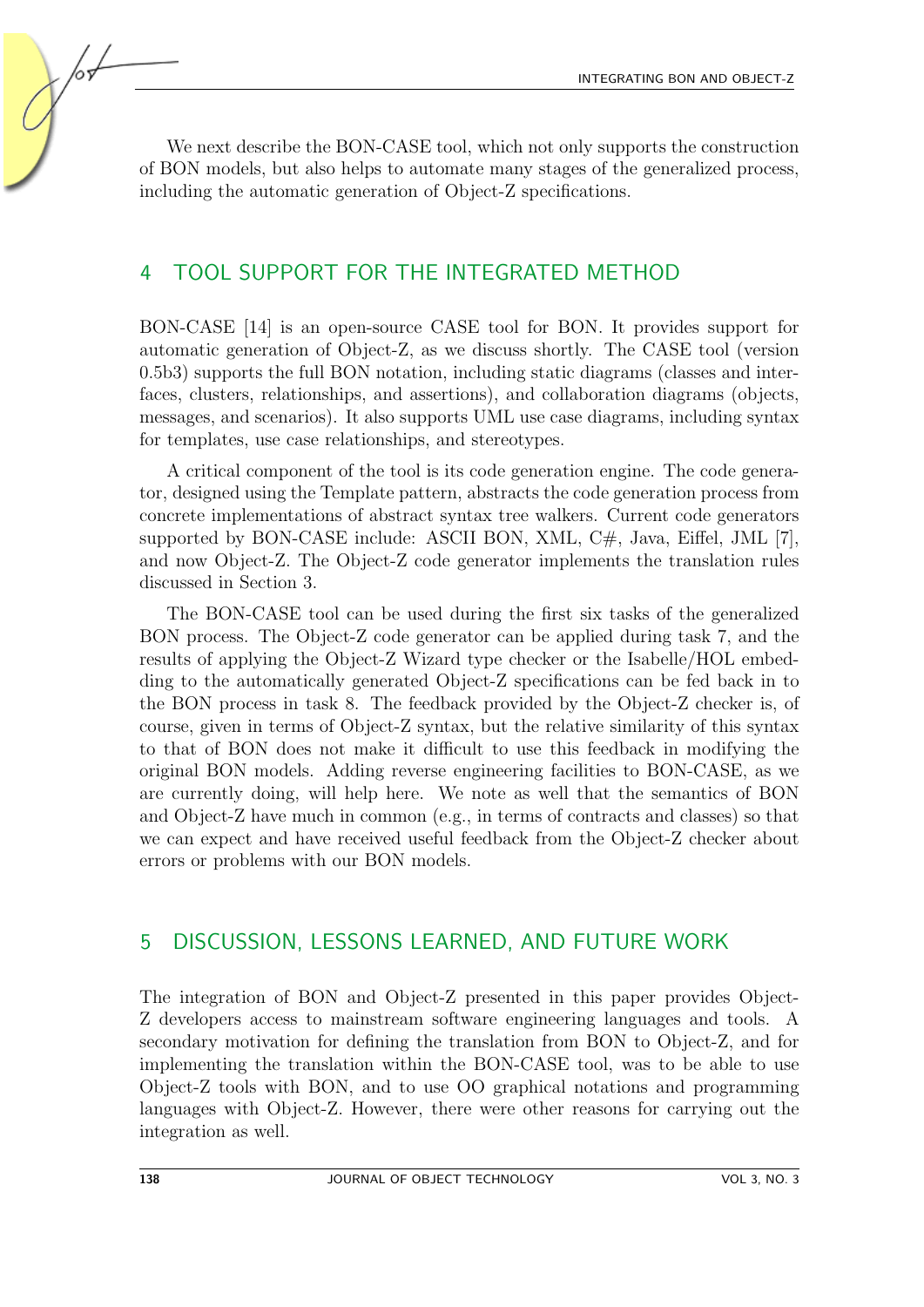- Integration with mainstream OO languages. BON-CASE supports several OO diagramming notations, particularly collaboration diagrams and use case diagrams. Since the tool also supports several programming languages (e.g., Java, Eiffel,  $C#$ ), it provides a means for using these technologies as well.
- *Providing a development process for Object-Z.* By integrating BON and Object-Z, we have augmented the latter with the development process of the former. Since this development process includes tasks and phases that are intrinsic to most systems development process  $-e.g.,$  risk assessment, feedback – this provides a way of showing how to use Object-Z techniques, if desired, in more mainstream development processes.
- Graphical views of Object-Z specifications. This integration provides a visual front-end for Object-Z.
- Exploiting Object-Z integrations. Object-Z has been integrated with several other technologies, e.g., Timed CSP. The integration of BON and Timed CSP thus lets developers use BON together with these other technologies.

A point worth mentioning is the generality of the approach to language integration and process augmentation that was applied. Without any change, the approach described in this paper has been applied to integrating BON with the JML modelling language, and a case study demonstrating the effectiveness of the methodology – and some of the limitations of the tool support for the integration – has been carried out.

We have taken a pragmatic approach to integration in this paper: we desired to use Object-Z tools with BON, and BON tools with Object-Z and we implemented a translation to effect this. The translation helped us attain the practical goal of adding a development process to Object-Z. We have not yet proven the soundness of the translation, nor the correctness of its implementation. Our experiments with Object-Z's tools (particularly Wizard and LATEX styles) have given us greater confidence in the correctness of the translation. It would be beneficial to have a proof of soundness. This is made more challenging by the size of the BON and Object-Z languages, and the relative imprecision that still remains in the semantics of BON.

A key limitation with the integration – and the implementation in the BON-CASE tool – is the inability to reverse the translation, i.e., to take manually modified Object-Z specifications and reverse engineer a BON specification from it. The BON-CASE tool alpha currently supports reverse engineering only for Eiffel programs, though the infrastructure to allow extensions is present in its design. We are currently defining a reverse mapping, from Object-Z to BON, and plan to implement it along with other reverse engineering facilities in the tool in the near future.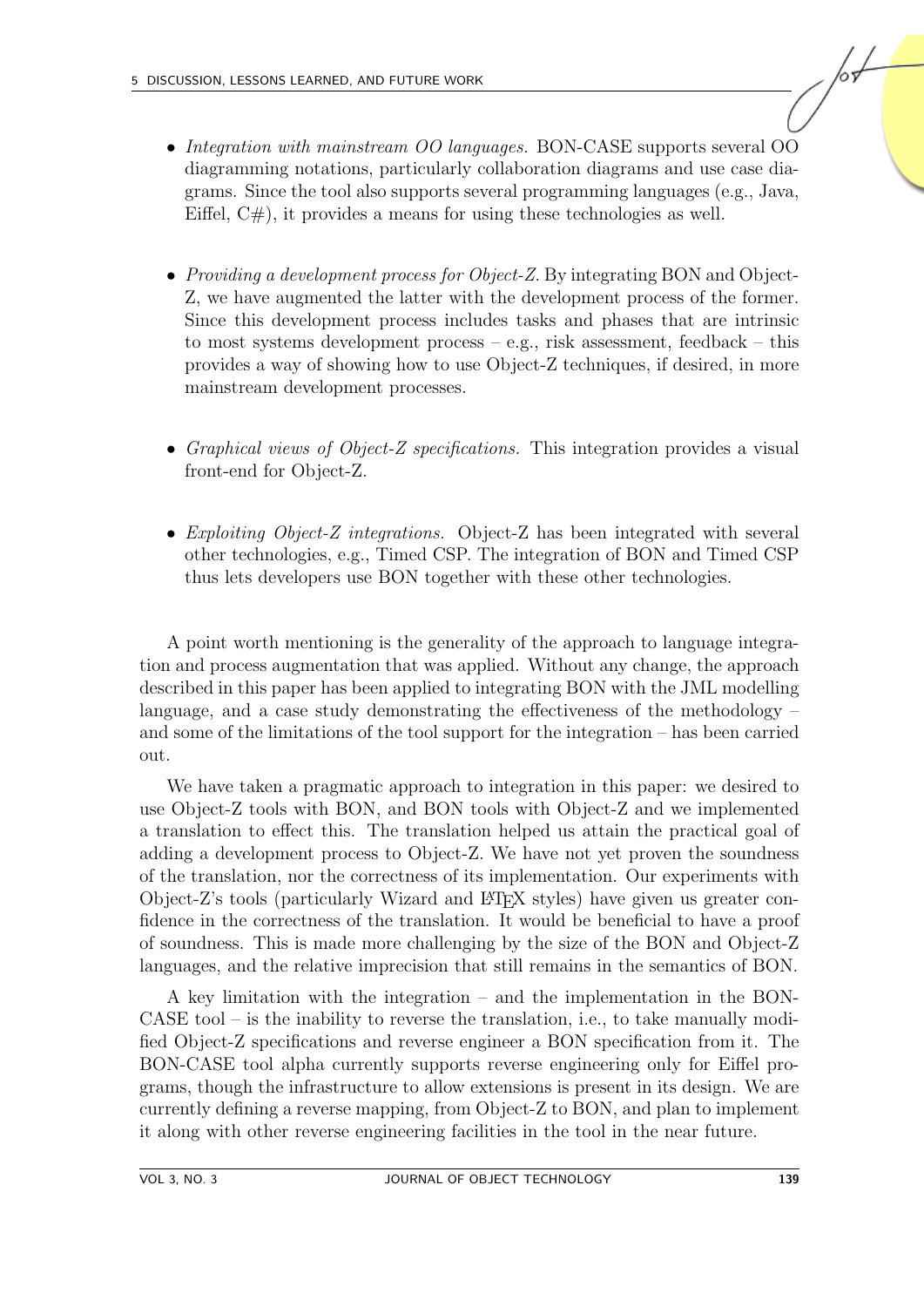## **REFERENCES**

/or

- <span id="page-19-14"></span>[1] L. Baresi and M. Pezzé. Toward formalising structured analysis.  $ACM$  Trans. Soft. Eng. and Method. 7(1):80-107, January 1998.
- <span id="page-19-3"></span>[2] G. Booch, J. Rumbaugh, and I. Jacobson. The UML Reference Guide, Addison-Wesley, 1999.
- <span id="page-19-7"></span>[3] J. Sun, J.S. Dong, J. Liu, and H. Wang. Object-Z web environment and projections to UML. In Proc. WWW'01, ACM Press, May 2001.
- <span id="page-19-9"></span>[4] R. Duke and G. Rose. Formal Object-Oriented Specification using Object-Z, Palgrave, 2001.
- <span id="page-19-5"></span>[5] W. Johnston. A Type-Checker for Object-Z, SVRC Technical Report TR96- 24, University of Queensland, July 1996.
- <span id="page-19-8"></span>[6] S.-K. Kim and D. Carrington. A formal mapping between UML models and Object-Z specifications. In Proc. ZB-2000, LNCS 1878, Springer-Verlag, 2000.
- <span id="page-19-15"></span>[7] G.T. Leavens, A.L. Baker, and C. Ruby. Preliminary design of JML. Technical Report 98-06i, Department of Computer Science, Iowa State University, Feb. 2000.
- <span id="page-19-6"></span>[8] Moby Research Group. Moby/OZ Tool, 2002. <http://theoretica.informatik.uni-oldenburg.de>
- <span id="page-19-10"></span>[9] R.F. Paige. A meta-method for formal method integration. In Proc. Formal Methods Europe 1997, LNCS 1313, Springer-Verlag, September 1997.
- <span id="page-19-11"></span>[10] R.F. Paige. Pure formal method integration via heterogeneous notations. Formal Aspects of Computing 10(3), June 1998.
- <span id="page-19-12"></span>[11] R.F. Paige. Integrating a program design calculus with a subset of UML. The Computer Journal 42(2), March/April 1999.
- <span id="page-19-2"></span>[12] R.F. Paige. When are methods complementary? Information and Software Technology 41(3), February 1999.
- <span id="page-19-13"></span>[13] R.F. Paige and J.S. Ostroff. From Z to BON/Eiffel. In Proc. Automated Software Engineering 1998, IEEE Press, October 1998.
- <span id="page-19-4"></span>[14] R.F. Paige, L. Kaminskaya, J.S. Ostroff, and J. Lancaric. BON-CASE: an extensible CASE tool for formal specification and reasoning. Journal of Object Technology 1(3):65-87, August 2002.
- <span id="page-19-1"></span>[15] S. Schneider. *Concurrent and Real-Time Systems*, Wiley, 2000.
- <span id="page-19-0"></span>[16] G. Smith. The Object-Z Specification Language, Kluwer, 2000.